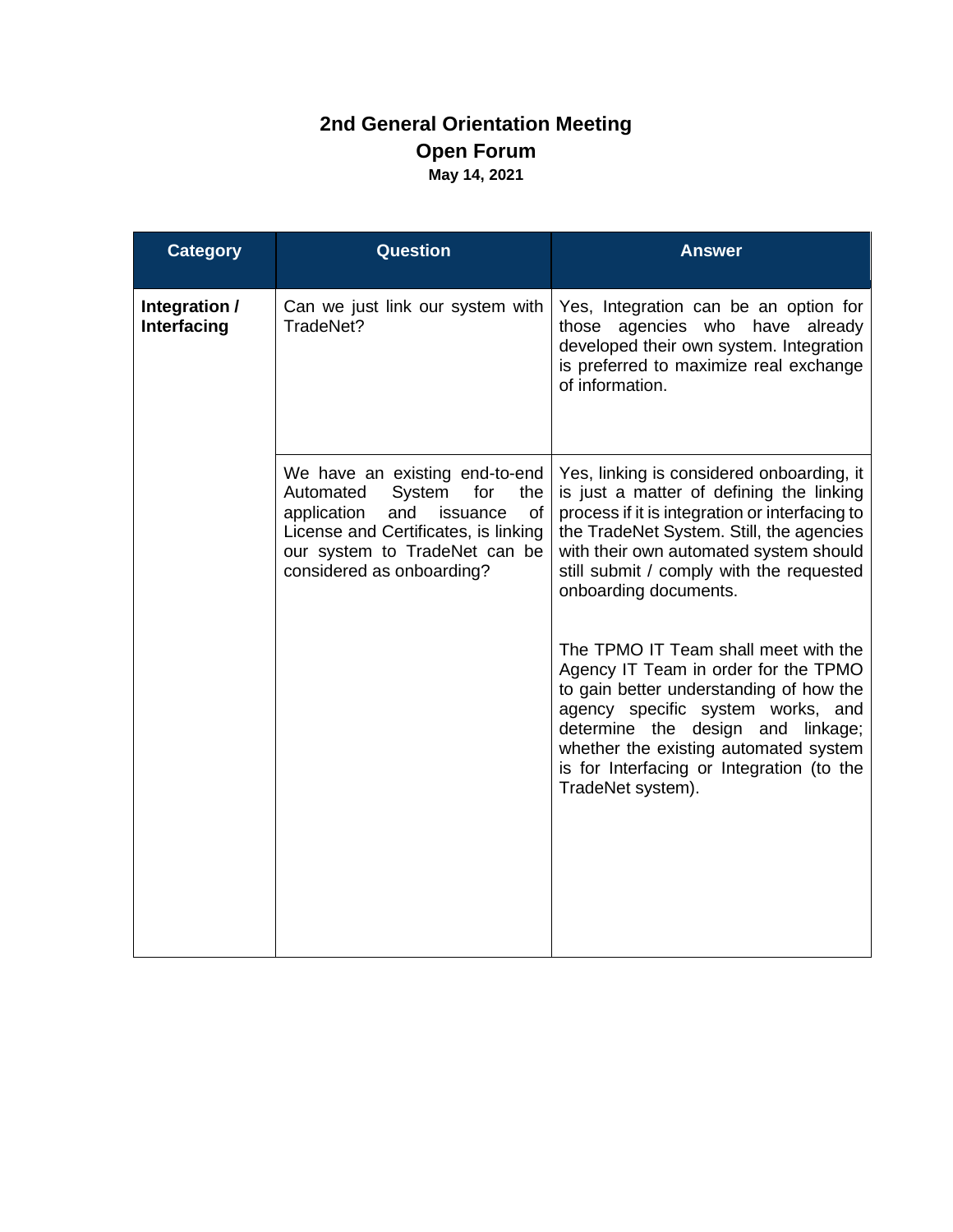| MCIAA is not directly involved in<br>export/import activities because<br>the cargo facility is operated by<br>private concessionaires. Do we<br>have to adopt and establish the<br>TradeNet platform in partnership<br>with the private concessionaires?                                                                                                                                                                              | For MCIAA, an interfacing will happen as<br>they are part of the logistics sector. Air<br>and sea freight forwarders, and the<br>logistics sector have their own system;<br>therefore agencies who are part of the<br>NEHEMIA Program are required to<br>interface their current systems in use<br>with TradeNet. |
|---------------------------------------------------------------------------------------------------------------------------------------------------------------------------------------------------------------------------------------------------------------------------------------------------------------------------------------------------------------------------------------------------------------------------------------|-------------------------------------------------------------------------------------------------------------------------------------------------------------------------------------------------------------------------------------------------------------------------------------------------------------------|
| PPA is classified as Monitoring<br>Agency considering that PPA does<br>not issue export/import permits;<br>PPA's intervention in export &<br>import processes lies in the billing<br>and collection of cargo such as<br>wharfage dues, and that other<br>regulatory<br>impositions<br>are<br>exercised directly by the cargo<br>handling operators or terminal<br>operators, do we still need to go<br>onboard with TradeNet as TRGA? | PPA will interface with the TradeNet<br>platform.                                                                                                                                                                                                                                                                 |

| For agencies that are currently<br>engaged with a 3rd party<br>service provider, will you allow<br>our onboarding process with<br>the 3rd party provider? | The TPMO shall do a face-to-face<br>meeting with the agencies to discuss the<br>next steps to be taken for the agency's<br>onboarding to the TradeNet platform<br>without the VASP of the agency. |
|-----------------------------------------------------------------------------------------------------------------------------------------------------------|---------------------------------------------------------------------------------------------------------------------------------------------------------------------------------------------------|
| What about the scope and<br>limitations of TradeNet that can<br>be found with the existing<br>platform that we have?                                      | Also to discuss the functional scope of<br>the TradeNet System to align with the<br>agency requirements.                                                                                          |
|                                                                                                                                                           |                                                                                                                                                                                                   |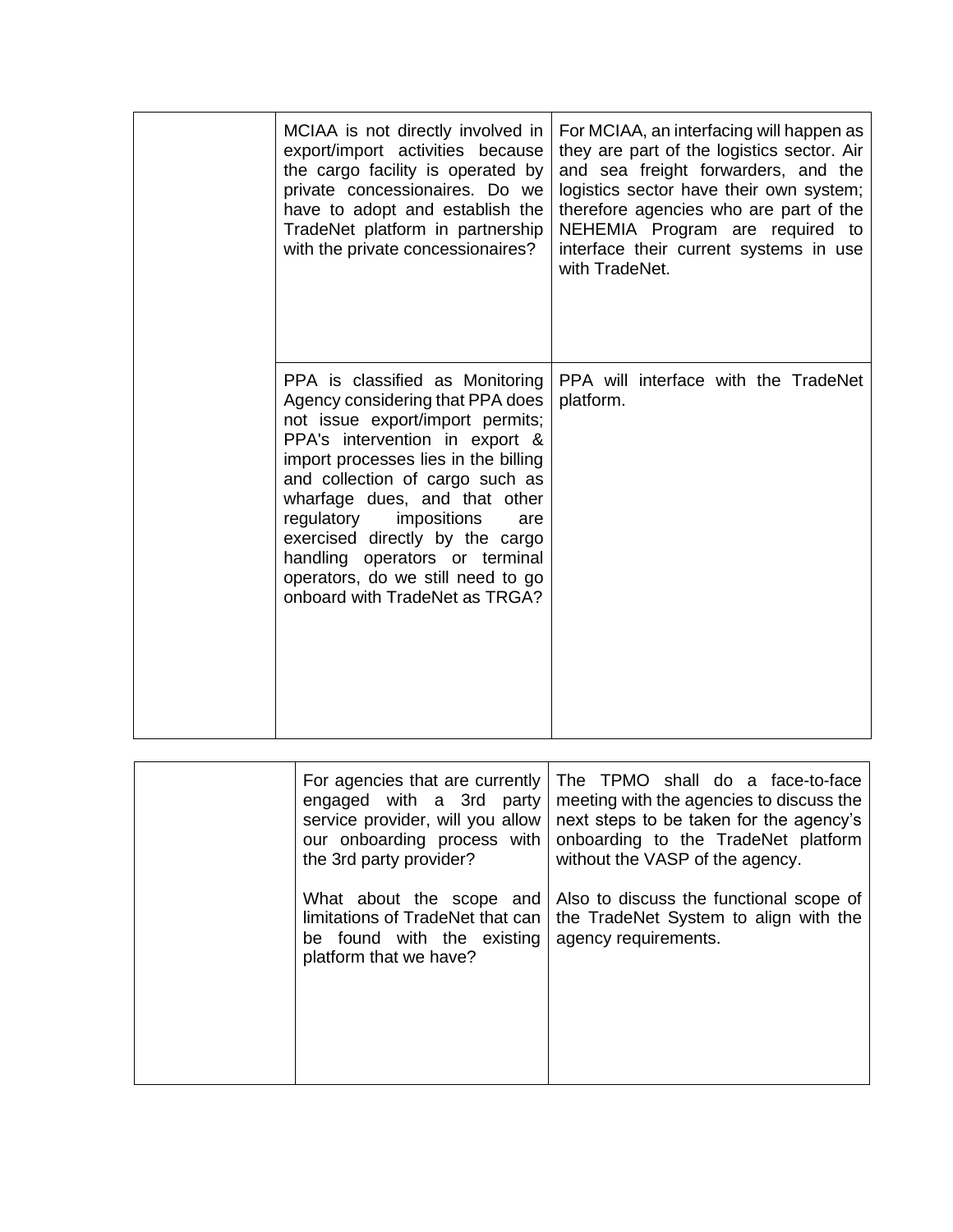| <b>TradeNet Scope</b><br>and Coverage | Clarification<br>regarding<br>TradeNet: This involves only<br>import and export?                                                                                                                                                              | Yes, TradeNet will only cover import and<br>export related processes.                                                                                                                                                                                                                                                 |
|---------------------------------------|-----------------------------------------------------------------------------------------------------------------------------------------------------------------------------------------------------------------------------------------------|-----------------------------------------------------------------------------------------------------------------------------------------------------------------------------------------------------------------------------------------------------------------------------------------------------------------------|
|                                       | Is an online payment system<br>required? Since uploaded copy<br>Official<br>Receipts<br>need<br>of<br>verification/validation.                                                                                                                | Yes, online payments are required in<br>order to render the transactions end-to-<br>end.<br>Currently, the existing workflow in the<br>TradeNet system includes the uploading<br>of OR for verification and validation.                                                                                               |
|                                       | What will be the participation /<br>data<br>exchange<br>between<br><b>TradeNet and Port Authorities?</b><br>Do you have an API for vessel<br>Voyages and Cargo manifest?                                                                      | TradeNet uses an open API to enable<br>system integration with other systems.<br>PPA to provide TradeNet the API to<br>proceed with the system linkage                                                                                                                                                                |
|                                       | How<br>personnel<br>many<br>can<br>register/log on to the system?<br>example<br>have<br>For<br>- 5<br>we<br>who<br>personnel<br>process<br>requests, will they all be able to<br>register and log on prior to<br>endorsing to the supervisor? | There are no limitations as to how many<br>users an agency may have registered on<br>TradeNet, so long as the agency defines<br>the user groups and permission/s.<br>The agency's IT Personnel will be the<br>TradeNet Administrator for their agency,<br>and will manage the users, credentials,<br>and permissions. |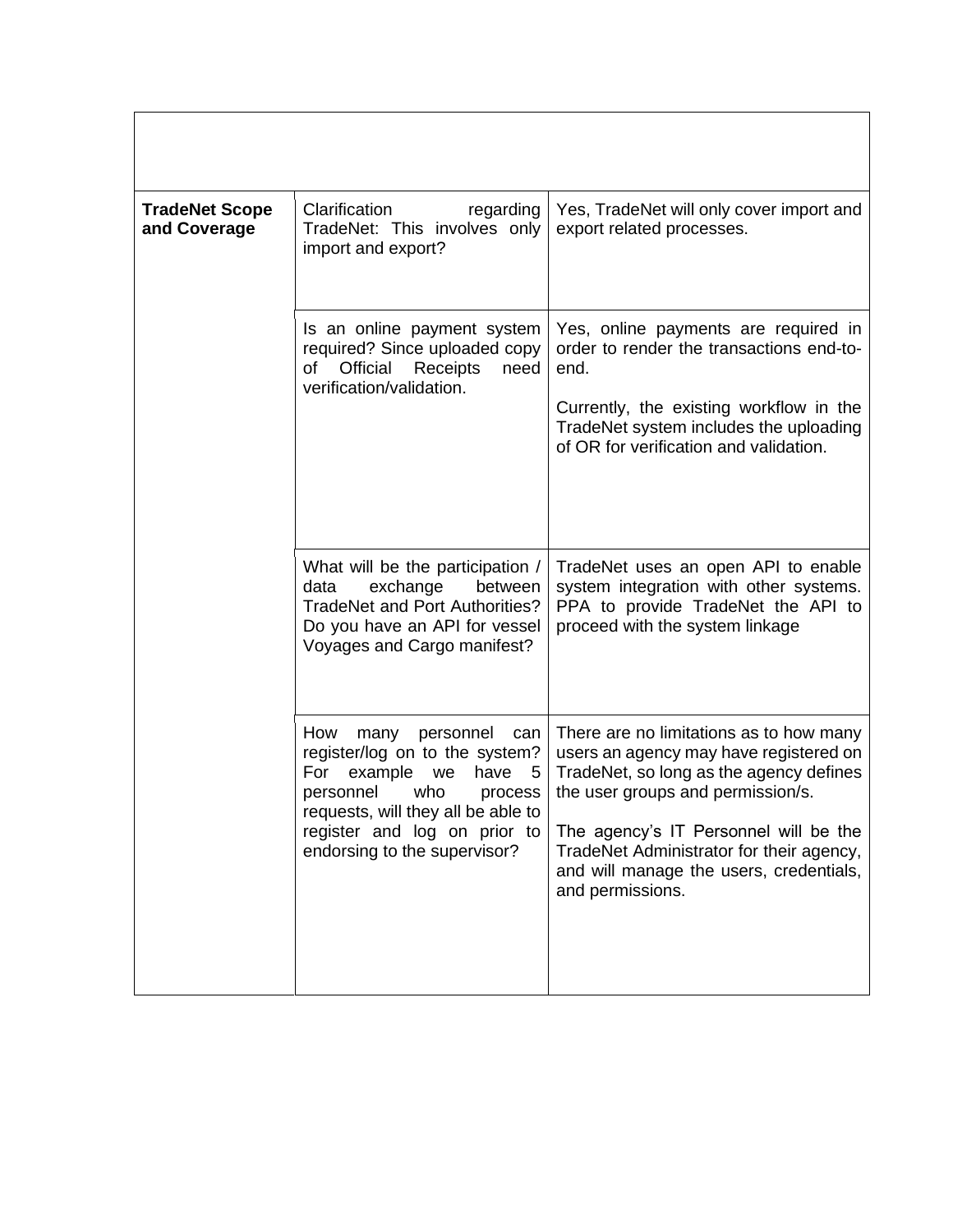|  | How open / flexible is the<br>TradeNet Platform? If we'll<br>eventually develop a system to<br>be used by our Estate<br>Managers for the issuance of<br>permits (i.e., business permit,<br>building permit), can<br>we<br>integrate at a later stage to<br>minimize the redundancy of<br>submitting similar documents<br>by the locators? | The TradeNet platform is flexible when it<br>comes to accommodating specifications,<br>and allowing changes per an agency's<br>business requirements. |
|--|-------------------------------------------------------------------------------------------------------------------------------------------------------------------------------------------------------------------------------------------------------------------------------------------------------------------------------------------|-------------------------------------------------------------------------------------------------------------------------------------------------------|
|--|-------------------------------------------------------------------------------------------------------------------------------------------------------------------------------------------------------------------------------------------------------------------------------------------------------------------------------------------|-------------------------------------------------------------------------------------------------------------------------------------------------------|

| Can the system also generate<br>report/s of delinquent importers<br>/ exporters so we can also tag<br>them when they apply for a<br>business permit? Other features<br>can be further discussed with the<br>TCT. |                                                                                                                                                                                                                                                                                                                                              |
|------------------------------------------------------------------------------------------------------------------------------------------------------------------------------------------------------------------|----------------------------------------------------------------------------------------------------------------------------------------------------------------------------------------------------------------------------------------------------------------------------------------------------------------------------------------------|
| What is the difference between<br>TradeNet and an intercommerce<br>platform? or are they the same?<br>DSWD is applying for permits<br>through intercommerce for our<br>foreign in-kind donations.                | TradeNet and Intercommerce are both<br>electronic data interchange platforms.<br>The primary difference is that TradeNet<br>is a government provided system which<br>entails no cost to the exporter/importer<br>for using it. Unlike the systems operated<br>by VASPs, the trader will have to pay the<br>VASP for the use of their system. |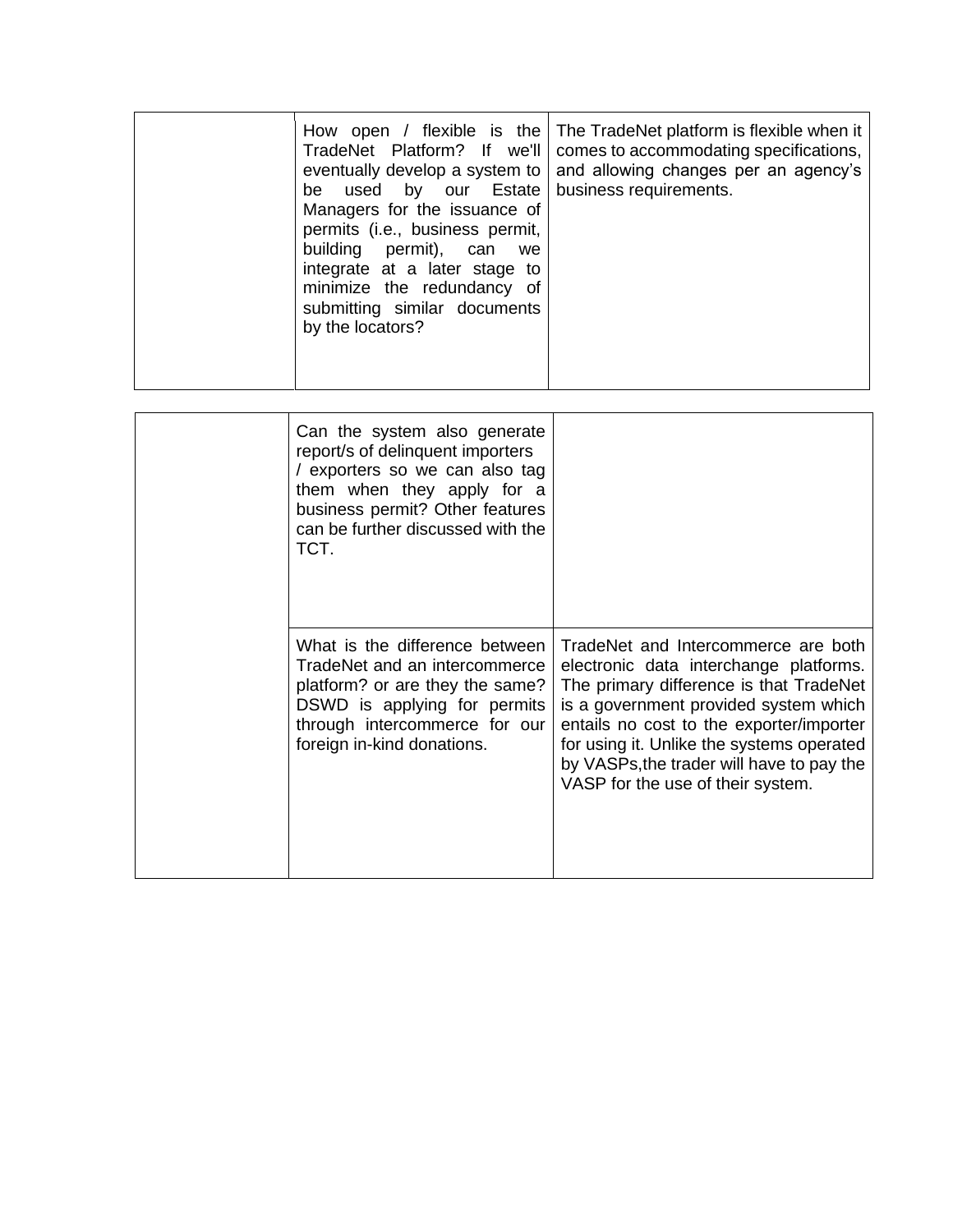| Should<br>regulatory<br>the<br>body<br>already<br>have an established<br>electronic payment system for<br>accepting fees<br>collecting<br>or<br>charges?<br>Can<br>still<br>be<br>we<br>considered on the boarding in the<br>TRADENET if we still do not have<br>an electronic payment system?                                                                                                                                                                                                                                                                                                        | For agencies who currently do not have<br>the<br>electronic<br>payment<br>systems,<br>TradeNet platform will simply require the<br>clients/applicants to upload the Official<br>Receipt for the agency to validate. The<br>TradeNet shall adapt the existing<br>payment methods of the agency, and<br>include it in the agency workflow.<br>This will be the case until the ePayment<br>capabilities of TradeNet will be made<br>available for use. |
|-------------------------------------------------------------------------------------------------------------------------------------------------------------------------------------------------------------------------------------------------------------------------------------------------------------------------------------------------------------------------------------------------------------------------------------------------------------------------------------------------------------------------------------------------------------------------------------------------------|-----------------------------------------------------------------------------------------------------------------------------------------------------------------------------------------------------------------------------------------------------------------------------------------------------------------------------------------------------------------------------------------------------------------------------------------------------|
| PAGCOR is the regulator of<br>equipment<br>gaming<br>and<br>paraphernalia<br>the<br>used<br>in<br>different casinos in the Phils. We<br>evaluating<br>have<br>various<br>departments<br>issuing<br>import<br>permits depending on the type of<br>gaming equipment after which<br>we apply for duties and taxes<br>with the DOF.<br>Questions:<br>1. Our evaluating depts. will<br>approve the shipment request<br>thru the TradeNet system?<br>2. Once approved, do we have<br>to apply for the tax exemption of<br>TradeNet or<br>the items thru<br>manually submit the required<br>docs to the DOF? | Yes, all trade-related processes will be<br>transacted through TradeNet as the<br>National<br>Philippine<br>Single Window<br>including the tax-exempt process to fulfill<br>regulatory<br>requirements<br>the<br>οf<br>Permit/Certificate Issuing Agencies                                                                                                                                                                                          |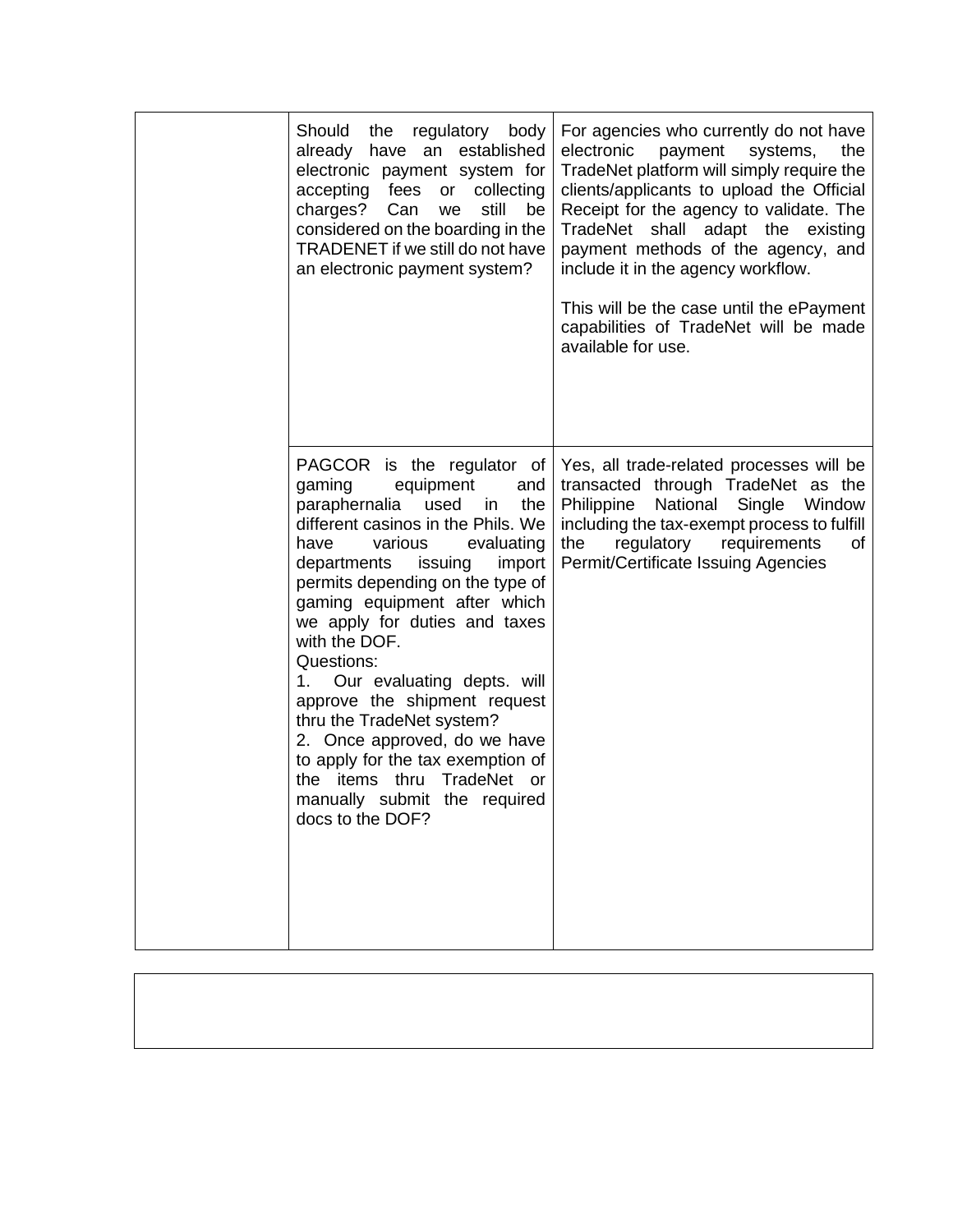| <b>Agency</b><br>Counterpart<br>Team<br>Roles,<br>Functions, etc. | What<br>should<br>be<br>the<br>composition of the ACT? What<br>position levels should head as<br>well as be members of the ACT                                                                                                                                                                                                              | Lead Facilitator should be at least Director<br>level. While for the rest of the members,<br><b>TPMO</b><br>requires personnel<br>who<br>are<br>knowledgeable<br>with<br>the<br>agency's<br>business process.               |
|-------------------------------------------------------------------|---------------------------------------------------------------------------------------------------------------------------------------------------------------------------------------------------------------------------------------------------------------------------------------------------------------------------------------------|-----------------------------------------------------------------------------------------------------------------------------------------------------------------------------------------------------------------------------|
|                                                                   | After the ACT<br>had<br>been<br>created how does the ACT<br>communicate with the TCT?<br>Are there channels of direct<br>communications between the<br>ACT and the TCT particularly<br>with submission of reports?                                                                                                                          | As currently practiced, TPMO is utilizing<br>the use of email for exchange and<br>discussion of important information.<br>While for urgent concerns, the TPMO and<br>the agency uses Viber to address them in<br>real time. |
|                                                                   | Where<br>the<br>can<br>we<br>get<br>information to connect with<br>TCT 7 and TCT 8 (the team<br>who is in charge for the<br>monitoring<br>and<br>oversight<br>cluster)                                                                                                                                                                      | TPMO to designate TCT to the rest of<br>agencies once the hiring of additional<br>technical staff is completed.                                                                                                             |
|                                                                   | Is it correct to say that the<br>counterpart agency's task is<br>more on the formulation and<br>submission to the DICT of the<br>documentary<br>requirements<br>streamlined<br>as-is<br>and<br>processes and develop the to-<br>be processes?<br>Then the DICT will integrate<br>these processes to the online<br>business portal/TradeNet? | Yes, the ACT will work on the formulation<br>of the To-be process and submit to DICT<br>and DOF for configuration in the TradeNet<br>System.                                                                                |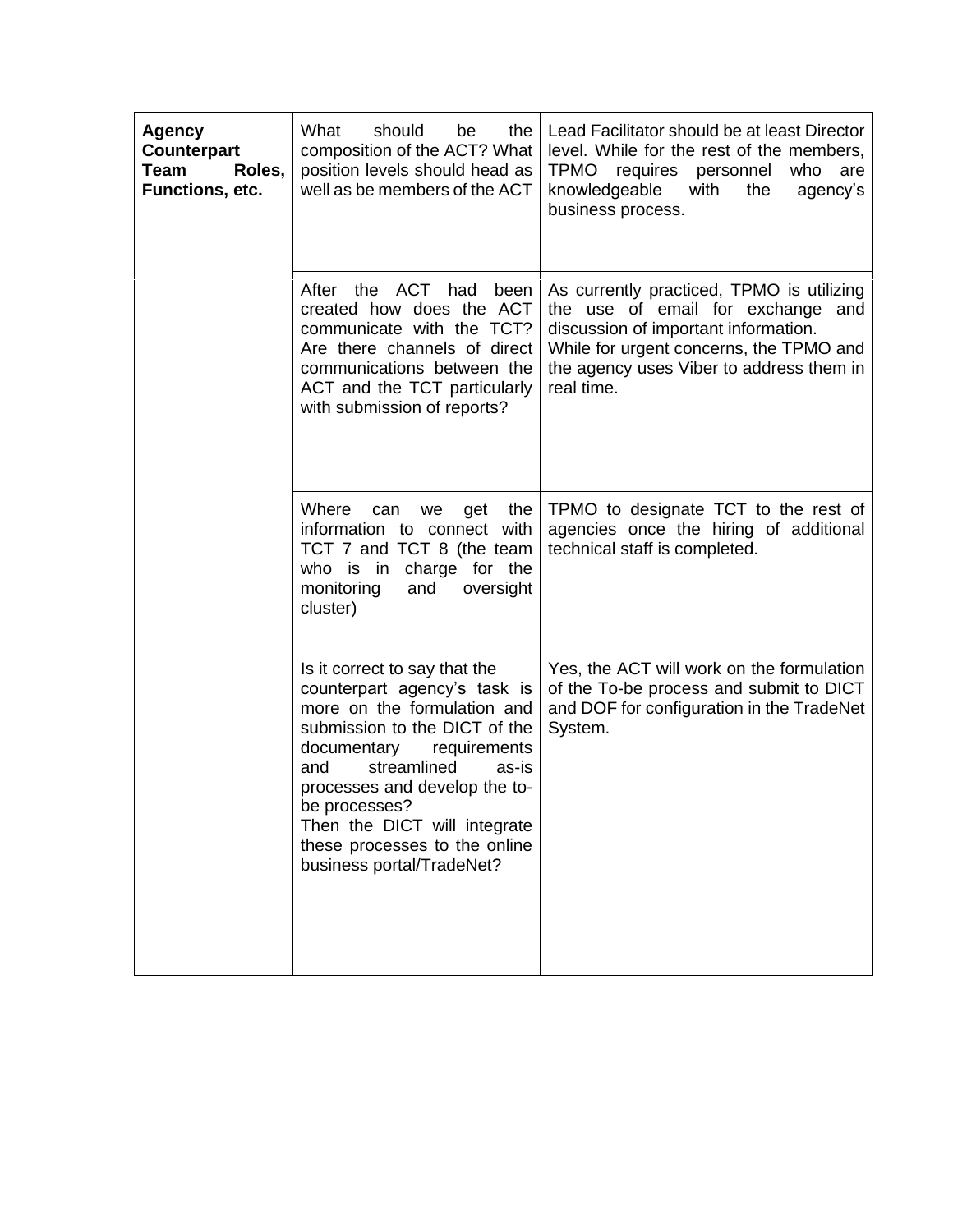| After<br>submission of<br>our<br>agency's ACT<br>the<br>and<br>onboarding documents, do we<br>just wait to be contacted by the<br>PMO for the assignment of the<br>TCT, the conduct of the<br>TradeNet orientation & next<br>steps? | First part of the process is reaching out to<br>the TPMO or TCT, since we are following<br>the prioritization that is stated in the<br>memo. As mentioned<br>by Director<br>the<br>Sarmiento, we are prioritizing<br>agencies previously onboarded in the<br>NSW and adding a few based on the<br>requirements of ARTA and the Logistics<br>Sector under the NEHEMIAH project.<br>Once we reach out and engage the<br>agency, and the ACT has been identified,<br>we will keep that coordination with the<br>Agency since when we assign a TFO or<br>team, they will be the permanent TCT who<br>will work with PEZA, or any other agency<br>that is being engaged. |
|-------------------------------------------------------------------------------------------------------------------------------------------------------------------------------------------------------------------------------------|---------------------------------------------------------------------------------------------------------------------------------------------------------------------------------------------------------------------------------------------------------------------------------------------------------------------------------------------------------------------------------------------------------------------------------------------------------------------------------------------------------------------------------------------------------------------------------------------------------------------------------------------------------------------|
|                                                                                                                                                                                                                                     |                                                                                                                                                                                                                                                                                                                                                                                                                                                                                                                                                                                                                                                                     |

| Onboarding<br>Document and/or<br><b>Reportorial</b><br><b>Requirements</b> | TPMO has not yet engaged<br>with our agency which is not<br>included in the list of priority<br>agencies, but ARTA has<br>already deemed our agency<br>non-compliant with report<br>submission. Please clarify. | The initial report required for agencies<br>who have yet to be engaged by the<br>TPMO shall be the agency's<br>submission of the documentary<br>requirements (Onboarding Document<br>Checklist and ACT Members)<br>indicated in the ARTA MC 2021-01.<br>The bi-monthly report will be expected<br>from agencies after they have been<br>engaged with the TCT assigned to<br>their specific agency. |
|----------------------------------------------------------------------------|-----------------------------------------------------------------------------------------------------------------------------------------------------------------------------------------------------------------|----------------------------------------------------------------------------------------------------------------------------------------------------------------------------------------------------------------------------------------------------------------------------------------------------------------------------------------------------------------------------------------------------|
|                                                                            |                                                                                                                                                                                                                 |                                                                                                                                                                                                                                                                                                                                                                                                    |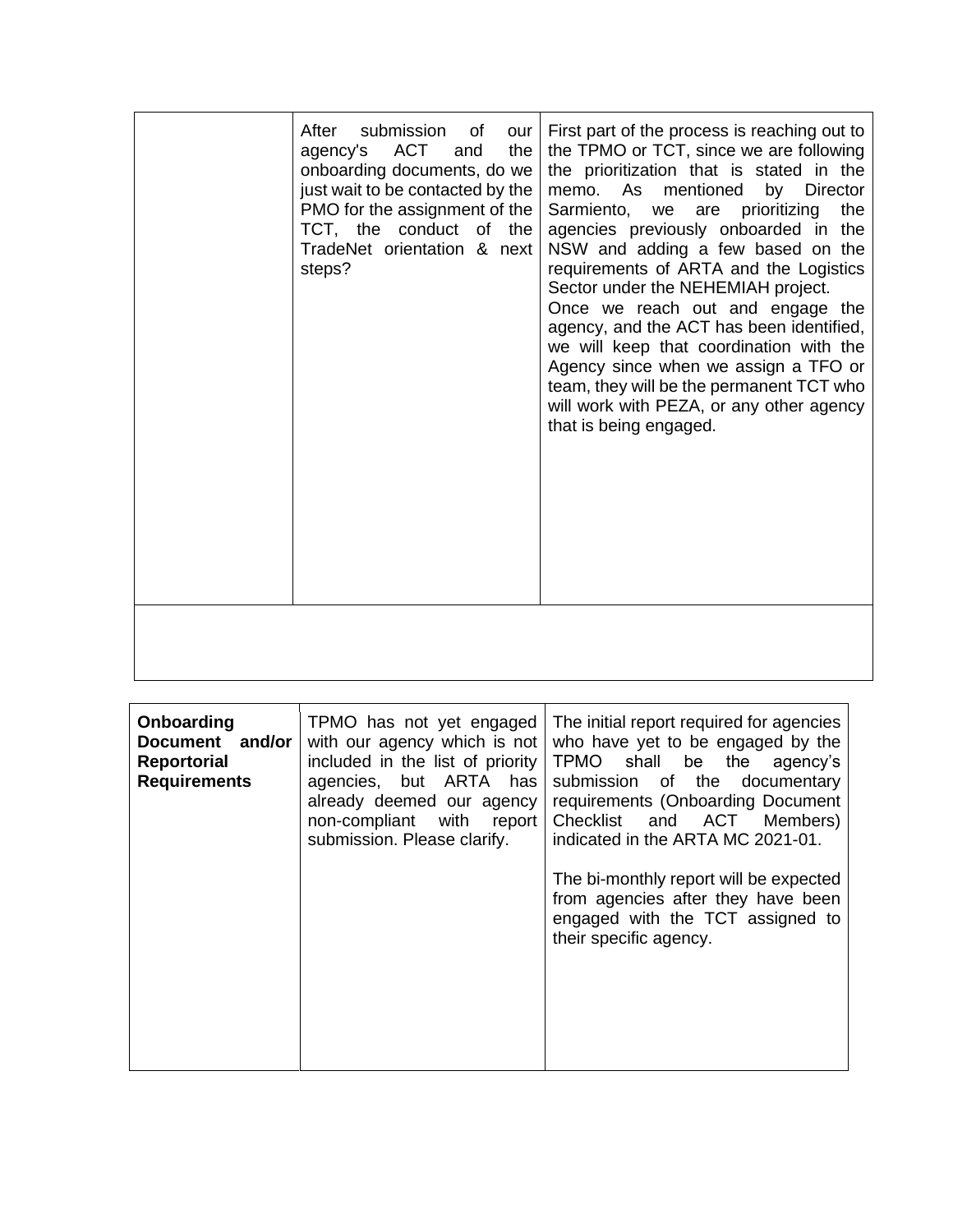| When will<br>the<br>bi-weekly<br>requirement<br>reportorial<br>commence? May we confirm if<br>subject report will be required<br>once a TradeNet Coordinating<br>(TCT)<br>Team<br>has<br>been<br>assigned to the respective<br>TRGAs.<br>the 1st<br>General<br>During<br>Consultative meeting held on<br>19 March 2021, it was relayed<br>that a template for the bi-<br>weekly report will be provided<br>by the TradeNet PMO. Is the<br>template for the bi- weekly<br>report already available for<br>use by the TRGAs? | The ARTA MC 2021-01 S. 2021<br>requires the initial submission of all<br>TradeNet Onboarding documentary<br>requirements. After engagement by<br>the<br>DOF-TPMO,<br>the<br>bi-weekly<br>Onboarding Report submission will<br>now be required to be submitted every<br>two weeks. The TFO assigned to the<br>agency will furnish the ACT with a<br>copy of the template.                                         |
|----------------------------------------------------------------------------------------------------------------------------------------------------------------------------------------------------------------------------------------------------------------------------------------------------------------------------------------------------------------------------------------------------------------------------------------------------------------------------------------------------------------------------|------------------------------------------------------------------------------------------------------------------------------------------------------------------------------------------------------------------------------------------------------------------------------------------------------------------------------------------------------------------------------------------------------------------|
| Under<br>Stage<br>the<br>2 <sup>2</sup><br>of<br>onboarding<br>process,<br>a<br><b>TradeNet Coordinating Team</b><br>(TCT) will be assigned to the<br>respective TRGAs. May we<br>know when we can expect the<br>designation of a TCT for our<br>agencies<br>facilitate<br>to<br>onboarding to the TradeNet?                                                                                                                                                                                                               | For those agencies who don't have<br>their assigned TCT yet, TPMO will<br>assign a team on the 3rd week of May<br>to monitor the onboarding progress of<br>those agencies. With the limited<br>staffing, TPMO was able to provide<br>TCT to the priority agencies but with<br>the additional personnel to be hired,<br>TPMO will be able to designate<br>additional TCT to engage the non-<br>priority agencies. |
| Will there be a google link for<br>the submission of the report<br>template? or is it submission<br>via memo/letter?                                                                                                                                                                                                                                                                                                                                                                                                       | The report shall be submitted through<br>a memo/letter, via electronic mail (e-<br>mail) to the email address provided in<br>the ARTA MC.                                                                                                                                                                                                                                                                        |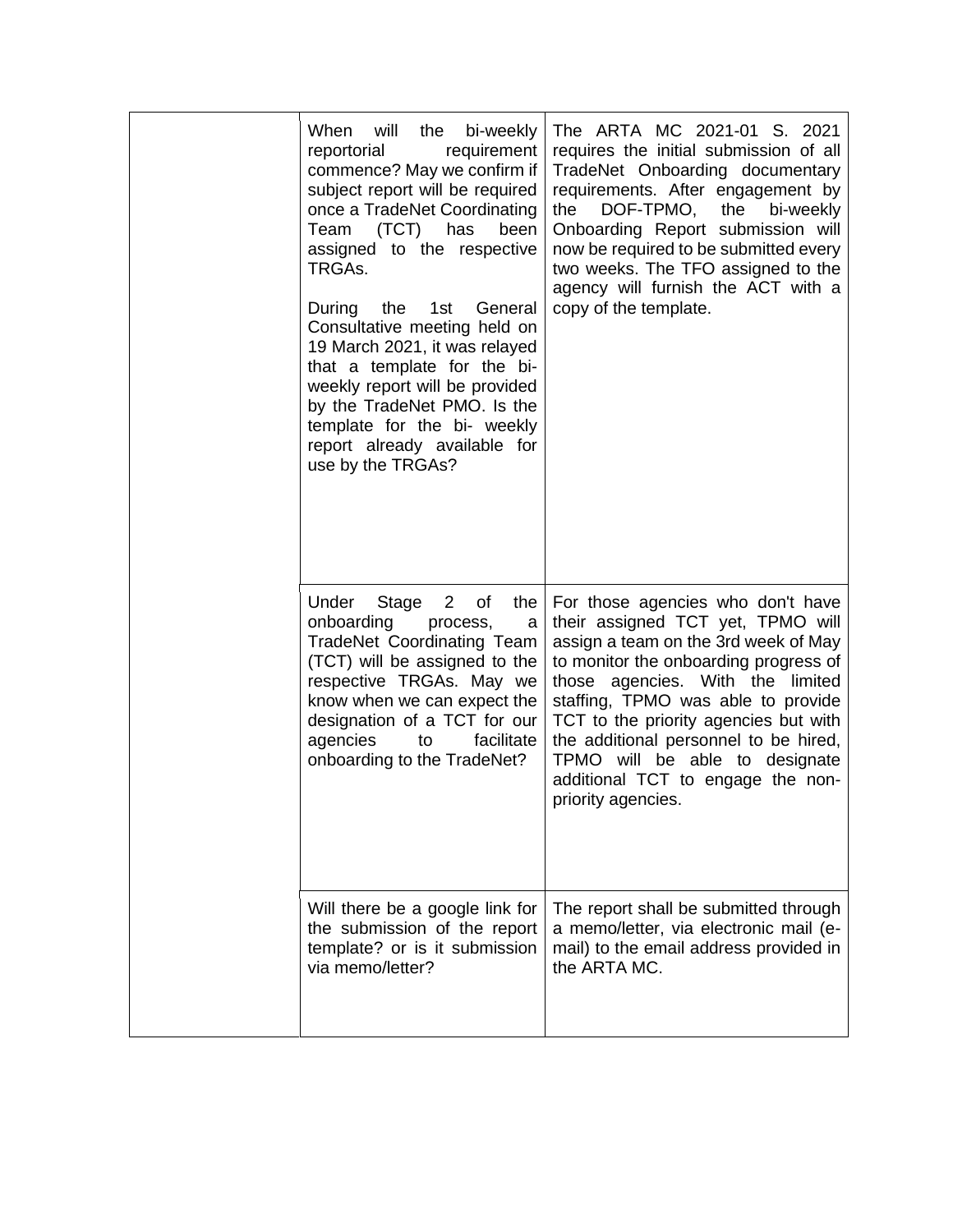|  | communicate with the TCT? and discussion of<br>Are there channels of direct   information.<br>ACT and the TCT | After the ACT had been As currently practiced, TPMO is<br>created how does the $ACT$ utilizing the use of email for exchange<br>important<br>communications between the   While for urgent concerns, the TPMO<br>and the agency uses Viber to address<br>them in real time. |
|--|---------------------------------------------------------------------------------------------------------------|-----------------------------------------------------------------------------------------------------------------------------------------------------------------------------------------------------------------------------------------------------------------------------|
|--|---------------------------------------------------------------------------------------------------------------|-----------------------------------------------------------------------------------------------------------------------------------------------------------------------------------------------------------------------------------------------------------------------------|

|  | particularly with submission of<br>reports?                                                                                                                                                                                                                            |                                                                                                                                                                                                                                                                                                      |
|--|------------------------------------------------------------------------------------------------------------------------------------------------------------------------------------------------------------------------------------------------------------------------|------------------------------------------------------------------------------------------------------------------------------------------------------------------------------------------------------------------------------------------------------------------------------------------------------|
|  | For the submission of the bi-<br>weekly report, do we need to<br>submit the hard copy or can<br>we send it via email (i.e.,<br><b>TradeNet Secretariat)?</b>                                                                                                           | Yes, agencies may submit their bi-<br>weekly report via email to the<br><b>TradeNet Secretariat.</b>                                                                                                                                                                                                 |
|  | Can we be clear, if the non<br>priority agencies will now be<br>submitting bi weekly reports if<br>they have not yet been<br>formally engaged<br>by<br>the<br>TradeNet<br><b>PMO</b><br>(with<br>an<br>orientation<br>meeting<br>with<br>TradeNet PMO).                | If the Agency has not yet been<br>engaged by the TradeNet PMO, the<br>MC is not expecting the bi-weekly<br>report.<br>However, as per ARTA MC, two<br>weeks upon receipt of the MC, the<br>Agency is mandated to submit the<br>initial reportorial requirements to the<br>DOF Secretary and ARTA DG. |
|  | Agencies<br>the<br>Are<br>under<br>Monitoring<br>and<br>Oversight<br>submit<br>Cluster<br>need<br>to<br><b>Onboarding Document Nos. 3</b><br>to 5? Please clarify on this<br>since these agencies are not<br>directly involved in the import<br>and export activities. | No need to submit the sample issued<br>documents for monitoring agencies.<br>For No.3, monitoring agencies may<br>submit the applicable trade related<br>data they are monitoring.                                                                                                                   |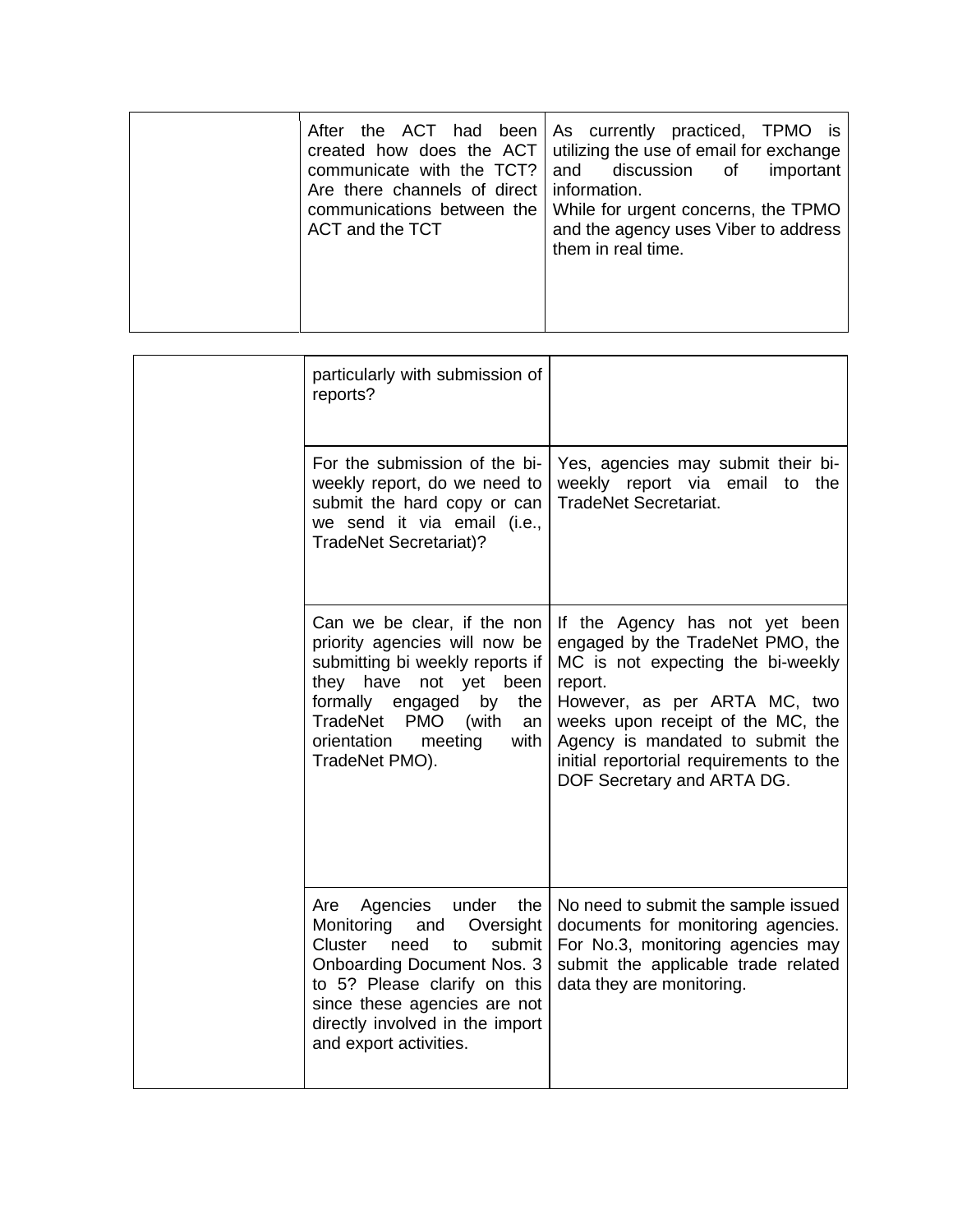|                                                      | Are Monitoring and Oversight<br>also required<br>agencies<br>to<br>submit bi-weekly reports to<br>TradeNet?                                                                                                                                                                                                           | Yes, agencies will start submitting bi-<br>weekly<br>reports<br>once<br>they<br>are<br>engaged by the assigned TCT.                                                                                                                                 |
|------------------------------------------------------|-----------------------------------------------------------------------------------------------------------------------------------------------------------------------------------------------------------------------------------------------------------------------------------------------------------------------|-----------------------------------------------------------------------------------------------------------------------------------------------------------------------------------------------------------------------------------------------------|
|                                                      | Would it be possible for ARTA<br>or DOF to provide some sort of<br>documentation to delineate<br>specifics<br>such<br>the<br>as<br>onboarding<br>activities,<br>roles/responsibility relative to<br><b>TradeNet and</b><br>expectations for TRGA's that<br>are classified as regulatory<br>and monitoring. Thank you. | Yes, TPMO may provide a separate<br>onboarding work plan for regulatory<br>and monitoring. TPMO was able to<br>send the work plan for regulatory<br>agencies.                                                                                       |
|                                                      |                                                                                                                                                                                                                                                                                                                       |                                                                                                                                                                                                                                                     |
| <b>Agency Specific</b><br>Queries/Clarificati<br>ons | <b>OWWA</b><br>How<br>is<br>come<br>considered as<br>one of<br>the<br>TRGAs?                                                                                                                                                                                                                                          | OWWA was initially classified as a<br>Monitoring Agency that will consume<br>the data from the TradeNet. The<br>TPMO will assess the mandate and<br>processes that OWWA has and<br>evaluate whether they can be delisted<br>from the list of TRGAs. |
|                                                      | We would<br>like to request<br>confirmation that for the DOF<br>Office<br>Revenue<br>no<br>on<br>boarding                                                                                                                                                                                                             | An integration will be looked into.                                                                                                                                                                                                                 |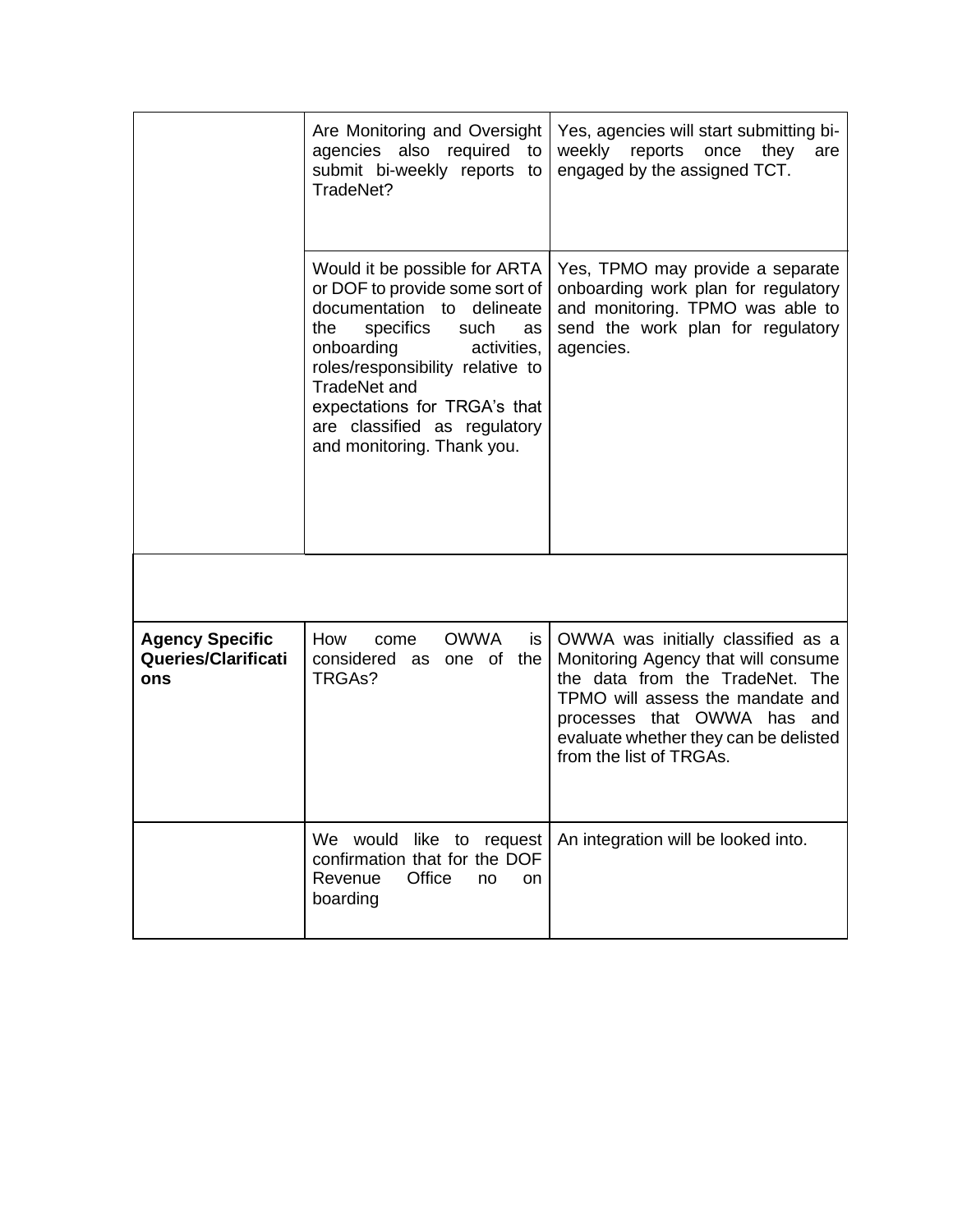| will be required and instead<br>systems integration will be<br>done given the existing online<br>tax exemption system?                                                                                                                                                                         | DOF Revenue Office is still required to<br>submit Documents 1, 2, 4 and 5 in the<br>Document Checklist. The assigned<br>TFO will coordinate with the RO for the<br>submission.                  |
|------------------------------------------------------------------------------------------------------------------------------------------------------------------------------------------------------------------------------------------------------------------------------------------------|-------------------------------------------------------------------------------------------------------------------------------------------------------------------------------------------------|
| When<br>the<br><b>is</b><br>expected<br>start/estimate month for the<br>onboarding exercise for the<br>non- priority agencies?                                                                                                                                                                 | Non-priority<br>agencies<br>to<br>start<br>engagement in the last week of May<br>2021.                                                                                                          |
| DOE-OIMB - Dir. Rino Abad<br>37. Can we clarify if DOE is<br>part of the priority TRGAs? If<br>not what will be the treatment?                                                                                                                                                                 | Yes, OIMB is part of the priority<br>TRGAs.                                                                                                                                                     |
| <b>DSWD</b><br>How<br>come<br>is<br>considered as one of the<br>TRGAs when we are only<br>endorsing<br>Duty<br>Exempt<br>Importation<br>Foreign<br>of<br>Donations to DOF?                                                                                                                     | The DSWD will be classified as a<br>monitoring/oversight<br>agency.<br>Agencies who issue endorsement for<br>tax exemption still have a role to fulfill<br>in the actual export/import process. |
| NBDB's role is to endorse the<br>DOF TADFI application and<br>does not approve the request.<br>If the publishing company is<br>willing to pay the taxes and<br>tariffs, does this mean that the<br>publishing company will go<br>directly to the DOF/ BOC<br>TradeNet account and not<br>NBDB? | Yes, if they are not requesting for Tax<br>Exemption, then they go directly to<br>BOC. This will be treated as a regular<br>importation and no longer a tax<br>exemption.                       |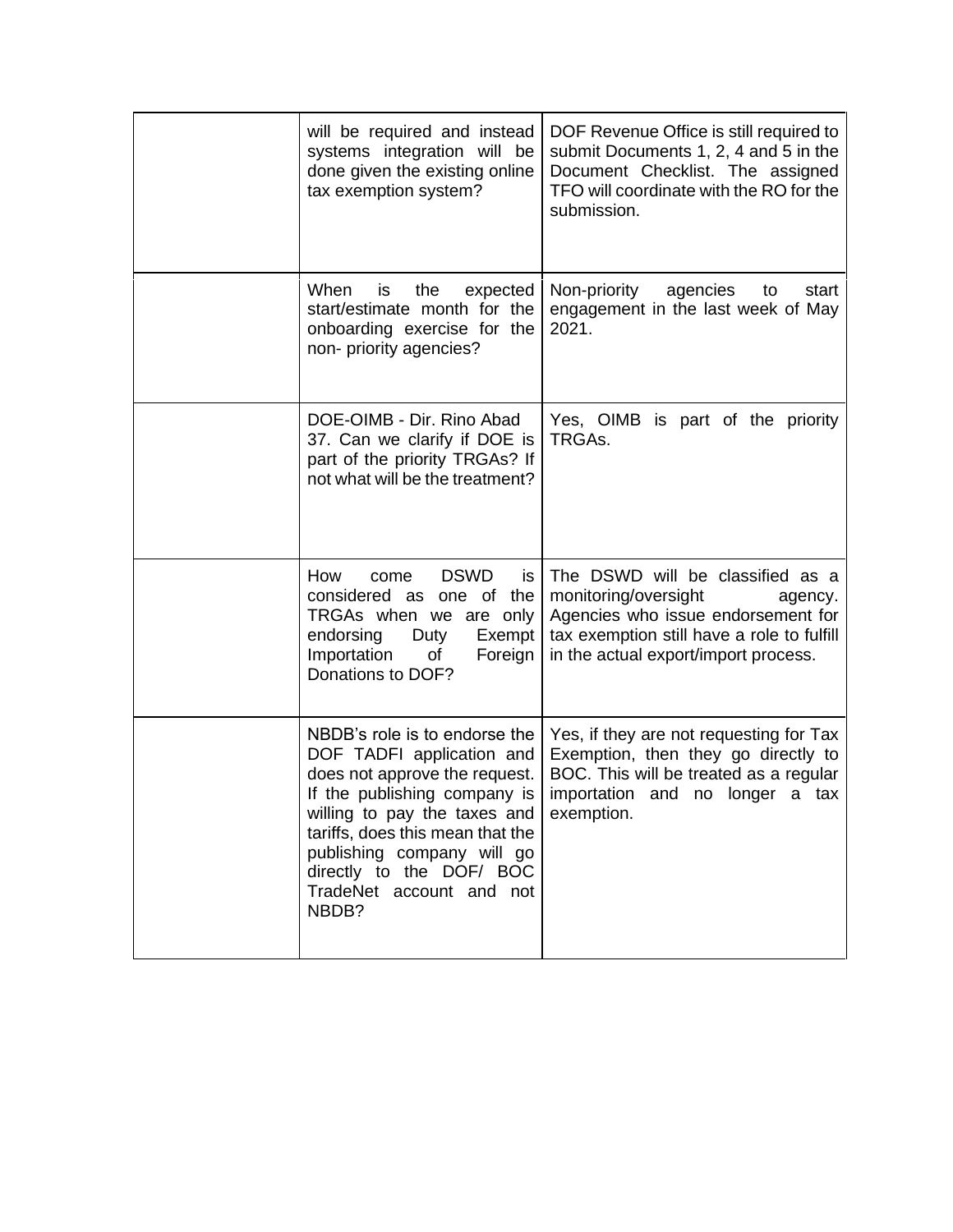| Can TPMO share its priority<br>list/schedule for engagement<br>TRGAs (one-on-one<br>with<br>capacity<br>and<br>session<br>building)? to allow agencies to<br>update own agency work plan. | Yes, TPMO will share its priority list<br>and timeline of activities to the<br>agencies.                                    |
|-------------------------------------------------------------------------------------------------------------------------------------------------------------------------------------------|-----------------------------------------------------------------------------------------------------------------------------|
| May we be provided with PMO<br>focals/contact<br>details<br>for<br>coordination please.                                                                                                   | ARTA will provide the contact details<br>of the TPMO/TCT who will handle the<br>agency.                                     |
| Is MIAA considered as a<br>TRGA since we only do<br>business concerning landing<br>and take-off, rental fees etc<br>but not on import and export<br>matters?                              | The TPMO will work with MIAA as part<br>of the NEHEMIA Program.                                                             |
| MIAA -<br>Do<br>need<br>we<br>to<br>participate in the onboarding<br>when there are BOC Offices<br>assigned in all                                                                        | Yes, participation in the TradeNet<br>onboarding processes and activities is<br>mandatory for agencies identified in<br>the |

| Terminals for the incoming<br>and outgoing Cargo?                                                                                                                                                                                                                 | ARTA MC, more so for the agencies<br>that are part of the NEHEMIA<br>Program.                                                                                                                                                                         |
|-------------------------------------------------------------------------------------------------------------------------------------------------------------------------------------------------------------------------------------------------------------------|-------------------------------------------------------------------------------------------------------------------------------------------------------------------------------------------------------------------------------------------------------|
| monitoring agency under the<br>categorization shown a while<br>accreditation certificates to<br>our clients. The purpose of<br>this certificate is for our clients<br>to gain access to MIAA<br>facilities. Can this<br>be<br>considered in<br>the<br>onboarding? | The process we think of as a   Yes, any issuance (certificate, permit,<br>clearance, license, etc.) that is a<br>prerequisite to conducting trade<br>ago, is the issuance of related transactions should<br>be<br>onboarded in the TradeNet platform. |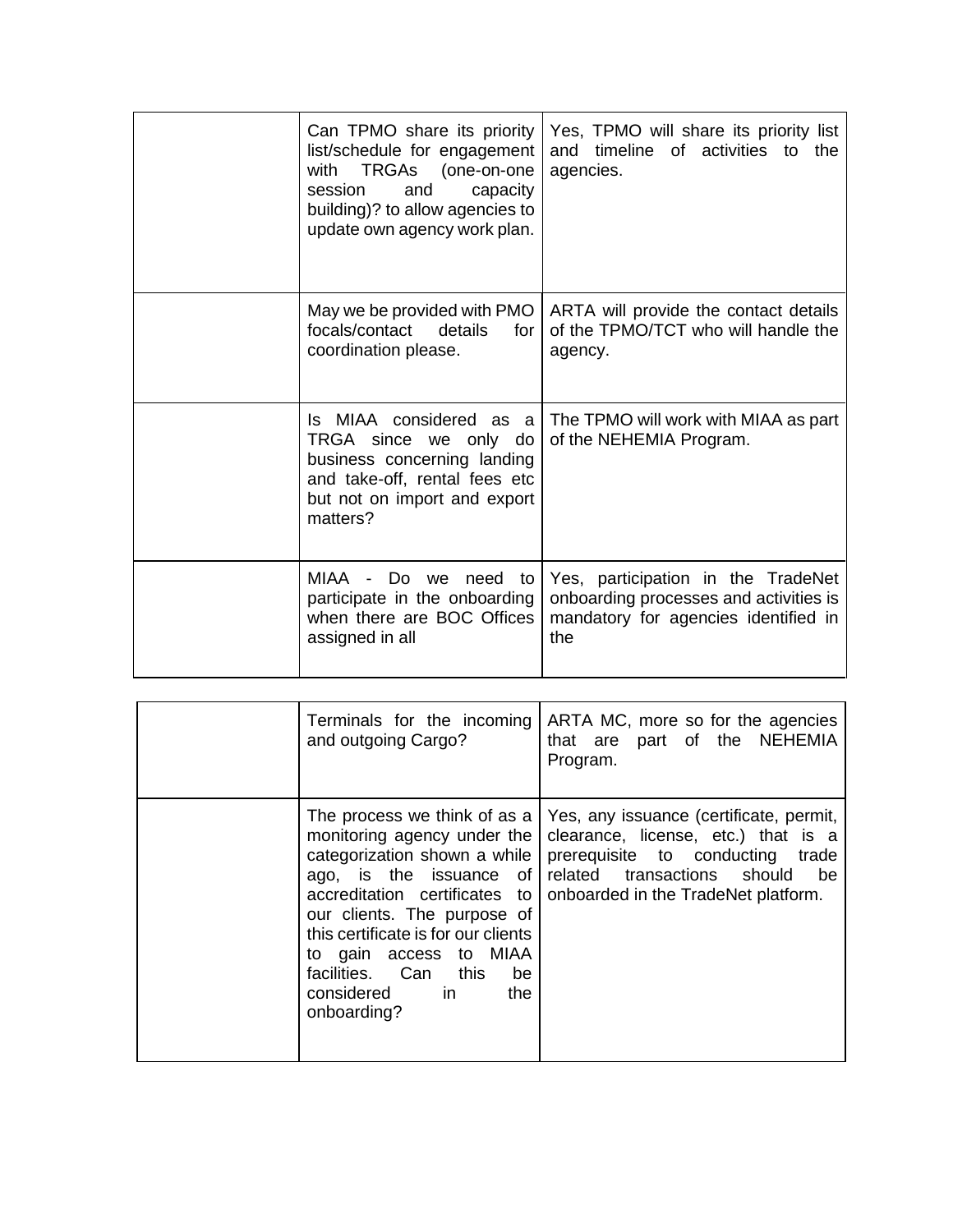|                                                                                                   | the<br>DILG-BLGD<br>Can<br>be<br>exempted on this TradeNet<br>because we do not see any<br>direct participation since we<br>do<br>not<br><b>LGUs</b><br>see<br>any<br>involvement<br>because<br>its<br>purely government agencies.<br>DILG-BLGD is a different<br>office<br>PNP.<br>from<br>Communications<br>be<br>can<br>directly sent to PNP. | Yes, TPMO will directly communicate<br>with PNP-FEO with regards to any<br>TradeNet events and activities.                                                                                                                                                                                                                                                                                                                                                                                                                                         |
|---------------------------------------------------------------------------------------------------|--------------------------------------------------------------------------------------------------------------------------------------------------------------------------------------------------------------------------------------------------------------------------------------------------------------------------------------------------|----------------------------------------------------------------------------------------------------------------------------------------------------------------------------------------------------------------------------------------------------------------------------------------------------------------------------------------------------------------------------------------------------------------------------------------------------------------------------------------------------------------------------------------------------|
|                                                                                                   | If we may ask BOC and<br>PDEA, does your TCTs is a<br>Full Time IT plantilla Job for a<br>fast Integration, adjustments<br>monitoring<br>and<br>at<br>the<br>Back<br>Systems<br>End<br>of<br><b>TradeNet Platform?</b>                                                                                                                           | The assigned focal persons in PDEA<br>and BOC are plantilla IT personnel.                                                                                                                                                                                                                                                                                                                                                                                                                                                                          |
|                                                                                                   |                                                                                                                                                                                                                                                                                                                                                  |                                                                                                                                                                                                                                                                                                                                                                                                                                                                                                                                                    |
| <b>Monitoring</b><br>and<br><b>Oversight Agency</b><br>Roles,<br>Responsibilities,<br>and Queries | Are the onboarding the same<br>for a TRGAs and monitoring<br>center?                                                                                                                                                                                                                                                                             | General Onboarding Workplan and<br>Activity Timeline, , is being used as<br>reference for TRGAs on how the<br>onboarding activities and timeline will<br>be implemented. Each TRGA whether<br>they<br>regulatory,<br>are<br>monitoring/oversight or ecozones, will<br>have to develop their agency specific<br>onboarding timeline. The assigned<br>agency TFO will work with their ACT to<br>firm up the details of their workplan,<br>the progress of each onboarding<br>activity will have to be reported to<br>ARTA for compliance monitoring. |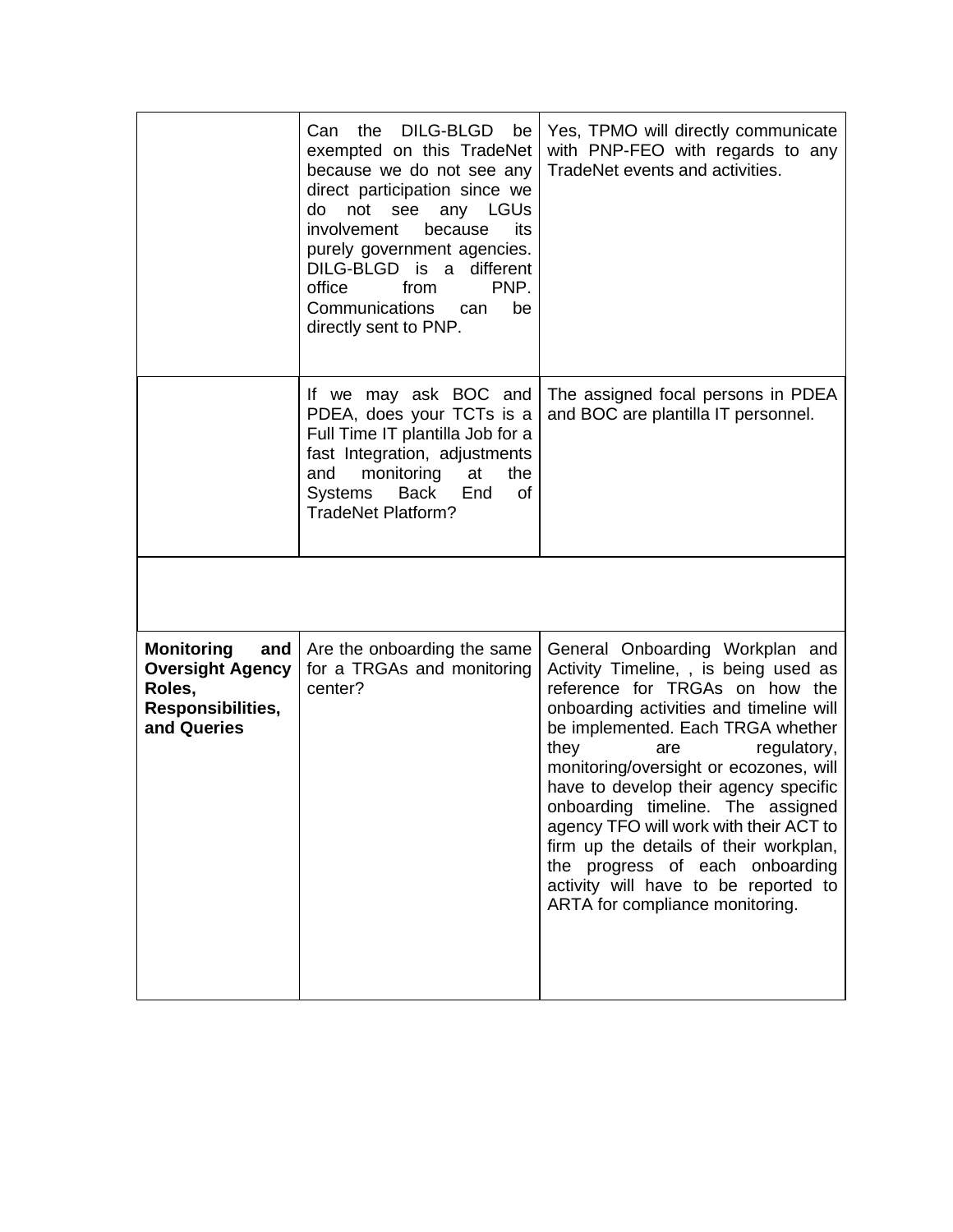| <b>Monitoring Agency?</b> | Can we be clarified on how   If you are a monitoring agency, you are<br>the system will work for not expected to do your business<br>TRGAs considered as a process through TradeNet since you<br>are not a permit issuing authority. But<br>if you need information regarding<br>export and |
|---------------------------|---------------------------------------------------------------------------------------------------------------------------------------------------------------------------------------------------------------------------------------------------------------------------------------------|
|---------------------------|---------------------------------------------------------------------------------------------------------------------------------------------------------------------------------------------------------------------------------------------------------------------------------------------|

|                                                                                                                                                                                                                                                                    | import data, you will have a dashboard<br>in TradeNet relevant to the Agency's<br>mandate.                                     |
|--------------------------------------------------------------------------------------------------------------------------------------------------------------------------------------------------------------------------------------------------------------------|--------------------------------------------------------------------------------------------------------------------------------|
| Sir, just a clarification, since<br>Dir. Sarmiento also confirmed<br>that the NEDA is classified as<br>Monitoring, TRGA, is there a<br>need to move us from the Tax<br>and Duty Exempt Cluster to<br>the Monitoring and Oversight<br>Cluster as grouped in the MC? | The TPMO will have an internal<br>discuss the<br>meeting to<br>possible<br>reclassification of some agencies, if<br>necessary. |
| NBDB is not a regulatory body<br>however, we were placed<br>under<br>the<br>general<br>merchandise and retail group.<br>Is this correct? Or are we<br>under a monitoring group as<br>we are not a regulatory body?                                                 | NBDB is classified as a Monitoring<br>agency under General Merchandise<br>and Retail Cluster.                                  |
| Are the onboarding activities<br>document<br>checklist<br>and<br>presented be different for<br>monitoring agencies like the<br><b>Export Development Council?</b>                                                                                                  | Yes, TPMO does have a separate<br>document checklist for Monitoring and<br>Ecozones.                                           |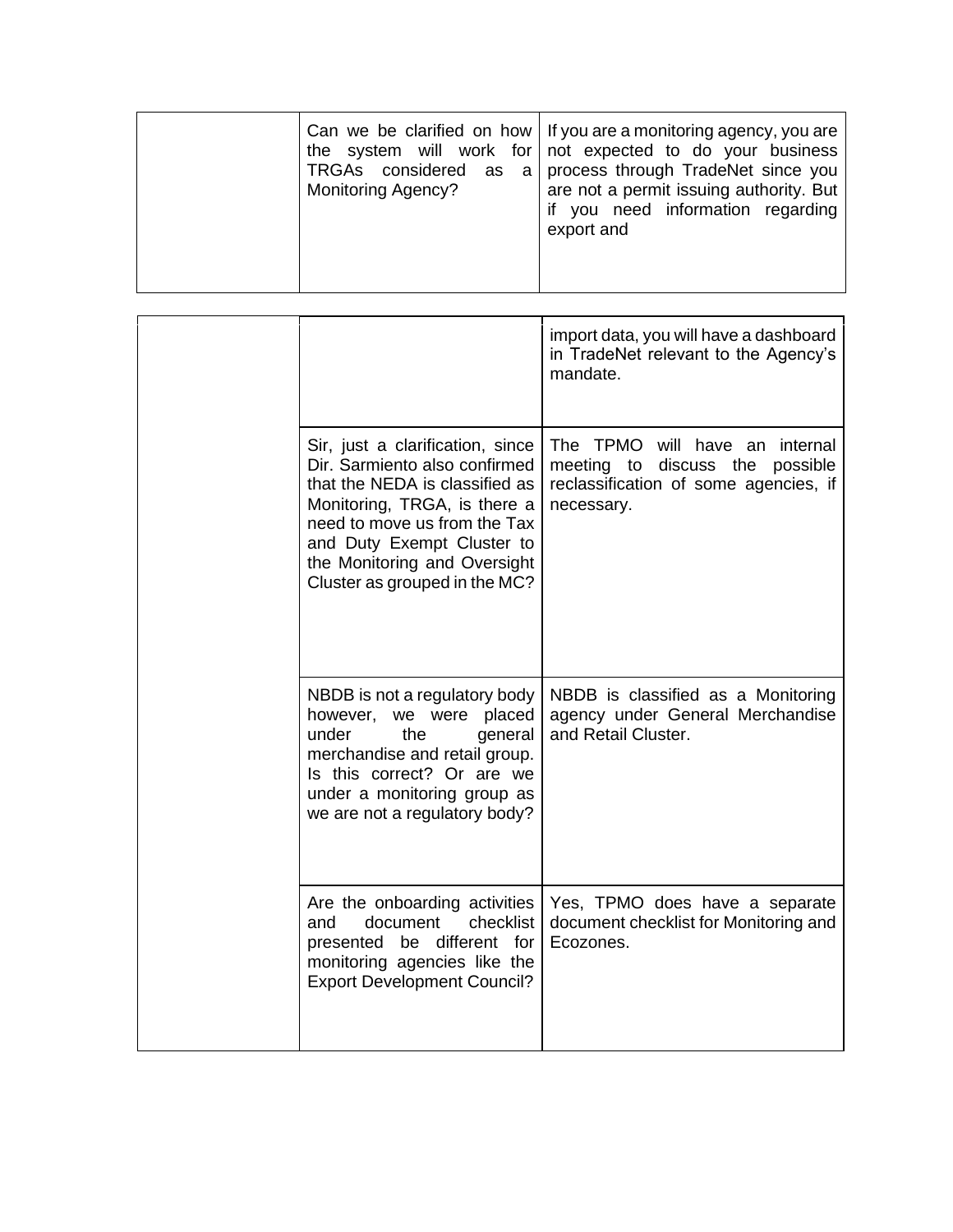|  | Let us take this opportunity to<br>reiterate the concern of the<br>Tariff Commission in its letter<br>of April 5 addressed to TPMO<br>copy furnished the ARTA.<br>TC is considered a<br>1.<br>monitoring<br>and<br>oversight<br>agency. We are requesting for<br>delisting from the Agriculture<br>and Food Cluster as a TRGA.<br>TC does not issue permits<br>with regard to importation of<br>agricultural and food products.<br>We want to understand<br>2.<br>ARTA's expectation of TC<br>(being<br>monitoring<br>$\alpha$<br>and<br>oversight<br>agency)<br>re:<br>onboarding requisites - may<br>we note that there is already a<br>drafted NSW SC Resolution<br>which clearly defines the role<br>of TC in the TradeNet. TC is<br>still waiting for the signed<br>NSW resolution, any update<br>on this? | TC's role has been clarified, and has<br>been delisted as a TRGA under the<br>Agriculture<br>and<br>Food<br>Cluster:<br>currently being proposed to be part of<br>the Policy Cluster which is being<br>processed by the NSW-TWG and SC.<br>The NSW resolution is currently being<br>circulated<br>for<br>comments<br>and<br>signatures. |
|--|-----------------------------------------------------------------------------------------------------------------------------------------------------------------------------------------------------------------------------------------------------------------------------------------------------------------------------------------------------------------------------------------------------------------------------------------------------------------------------------------------------------------------------------------------------------------------------------------------------------------------------------------------------------------------------------------------------------------------------------------------------------------------------------------------------------------|-----------------------------------------------------------------------------------------------------------------------------------------------------------------------------------------------------------------------------------------------------------------------------------------------------------------------------------------|
|--|-----------------------------------------------------------------------------------------------------------------------------------------------------------------------------------------------------------------------------------------------------------------------------------------------------------------------------------------------------------------------------------------------------------------------------------------------------------------------------------------------------------------------------------------------------------------------------------------------------------------------------------------------------------------------------------------------------------------------------------------------------------------------------------------------------------------|-----------------------------------------------------------------------------------------------------------------------------------------------------------------------------------------------------------------------------------------------------------------------------------------------------------------------------------------|

|  | and<br>arriving<br>the $B's$ participation with $\vert$ be included in the platform.<br>TradeNet.<br>Thank you. | The Bureau of Immigration is   BI has been added as part of the<br>also not involved with import   Monitoring and Oversight Cluster. The<br>export trade. Our   TPMO will work closely<br>with<br>mandate only concerns with   monitoring/oversight agencies, and<br>and departing ecozones to determine how to include<br>passengers. Please clarify   them, and/or whether or not they will |
|--|-----------------------------------------------------------------------------------------------------------------|-----------------------------------------------------------------------------------------------------------------------------------------------------------------------------------------------------------------------------------------------------------------------------------------------------------------------------------------------------------------------------------------------|
|--|-----------------------------------------------------------------------------------------------------------------|-----------------------------------------------------------------------------------------------------------------------------------------------------------------------------------------------------------------------------------------------------------------------------------------------------------------------------------------------------------------------------------------------|